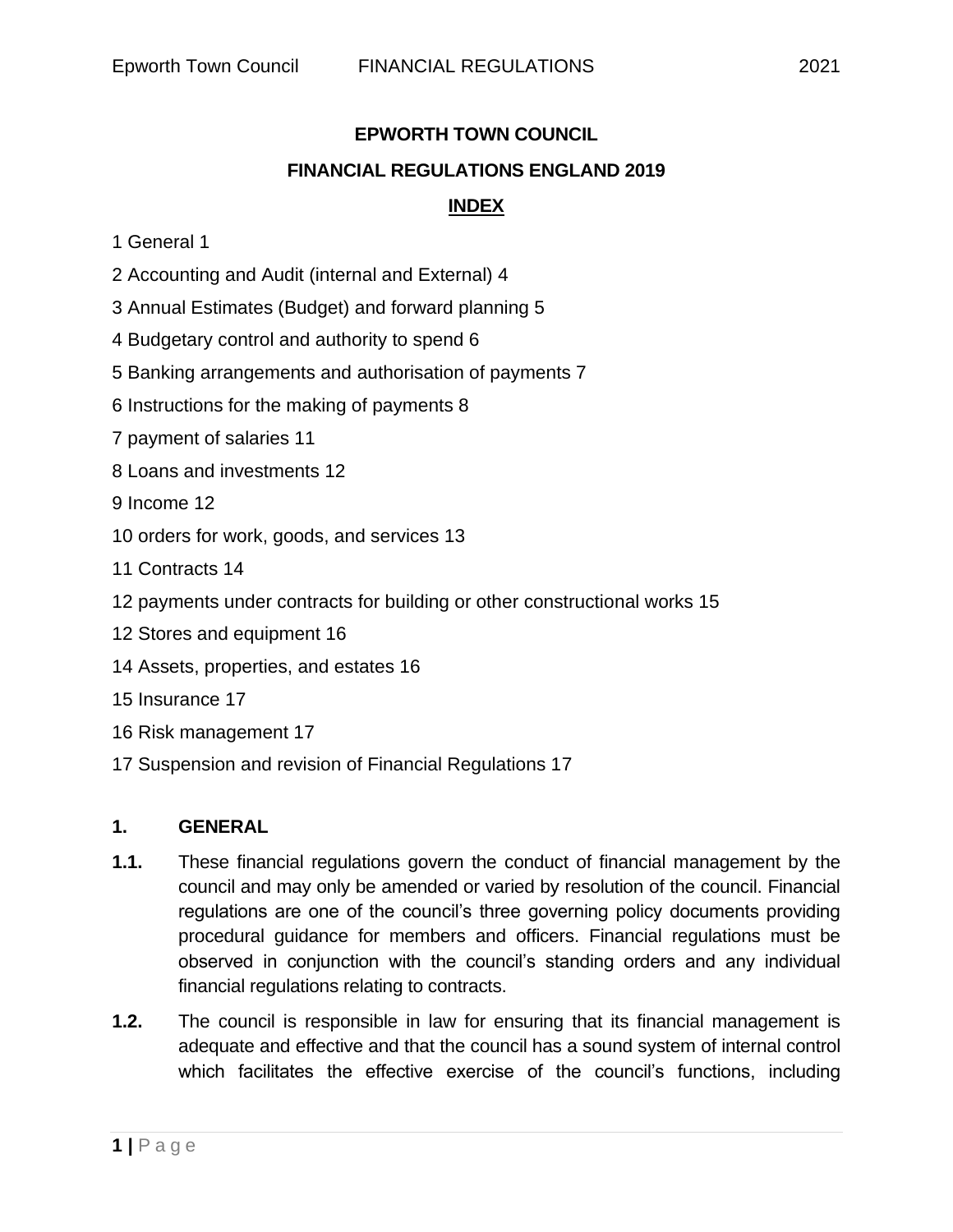arrangements for the management of risk. *Financial Risk Assessment to be checked by Finance Committee at least annually.*

- **1.3.** The council's accounting control systems must include measures:
	- for the timely production of accounts;
	- that provide for the safe and efficient safeguarding of public money;
	- to prevent and detect inaccuracy and fraud; and
	- identifying the duties of officers.
- **1.4.** These financial regulations demonstrate how the council meets these responsibilities and requirements.
- **1.5.** At least once a year, prior to approving the Annual Governance Statement, the council must review the effectiveness of its system of internal control which shall be in accordance with proper practices.
- **1.6.** Deliberate or wilful breach of these Regulations by an employee may give rise to disciplinary proceedings.
- **1.7.** Members of Council are expected to follow the instructions within these Regulations and not to entice employees to breach them. Failure to follow instructions within these Regulations brings the office of councillor into disrepute.
- **1.8.** The Responsible Financial Officer (RFO) holds a statutory office to be appointed by the council.
- **1.9.** The RFO;
	- acts under the policy direction of the council;
	- administers the council's financial affairs in accordance with all Acts, Regulations and proper practices;
	- determines on behalf of the council its accounting records and accounting control systems;
	- ensures the accounting control systems are observed;
	- maintains the accounting records of the council up to date in accordance with proper practices;
	- assists the council to secure economy, efficiency and effectiveness in the use of its resources; and
	- produces financial management information as required by the council.
- **1.10.** The accounting records determined by the RFO shall be sufficient to show and explain the council's transactions and to enable the RFO to ensure that any income and expenditure account and statement of balances, or record of receipts and payments and additional information, as the case may be, or management information prepared for the council from time to time comply with the Accounts and Audit Regulations.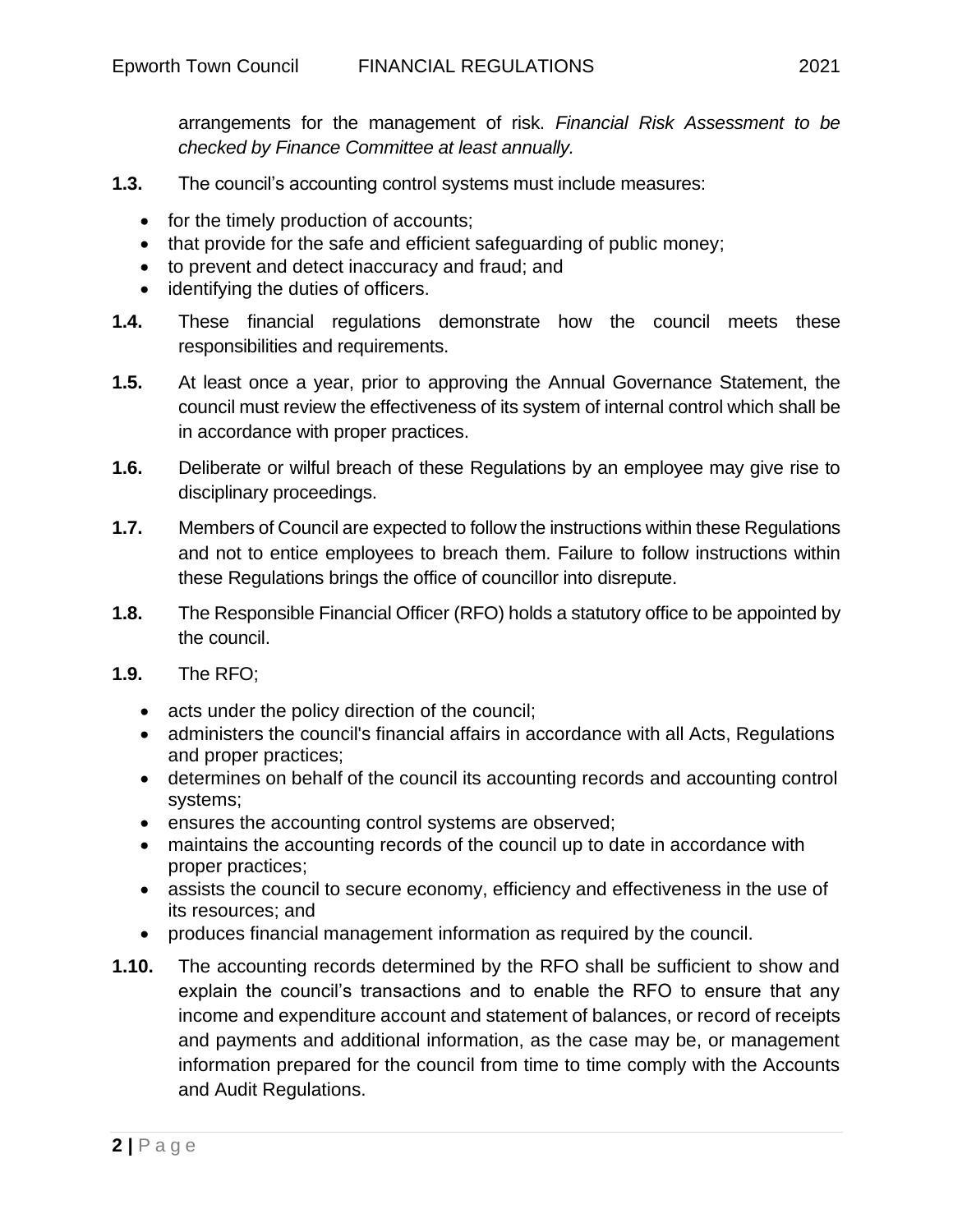- **1.11.** The accounting records determined by the RFO shall in particular contain:
	- entries from day to day of all sums of money received and expended by the council and the matters to which the income and expenditure or receipts and payments account relate;
	- a record of the assets and liabilities of the council: and
	- wherever relevant, a record of the council's income and expenditure in relation to claims made, or to be made, for any contribution, grant or subsidy.
- **1.12.** The accounting control systems determined by the RFO shall include:
	- procedures to ensure that the financial transactions of the council are recorded as soon as reasonably practicable and as accurately and reasonably as possible;
	- procedures to enable the prevention and detection of inaccuracies and fraud and the ability to reconstruct any lost records;
	- identification of the duties of officers dealing with financial transactions and division of responsibilities of those officers in relation to significant transactions;
	- procedures to ensure that uncollectable amounts, including any bad debts are not submitted to the council for approval to be written off except with the approval of the RFO and the approvals are shown in the accounting records; and
	- measures to ensure that risk is properly managed.
- **1.13.** The council is not empowered by these Regulations or otherwise to delegate certain specified decisions. In particular any decision regarding:
	- setting the final budget or the precept (council tax requirement);
	- approving accounting statements;
	- approving an annual governance statement;
	- borrowing;
	- writing off bad debts;
	- declaring eligibility for the General Power of Competence; and
	- addressing recommendations in any report from the internal or external auditors,

shall be a matter for the full council only.

- **1.14.** In addition the council must:
	- determine and keep under regular review the bank mandate for all council bank accounts;
	- approve any grant or a single commitment.
	- in respect of the annual salary for any employee have regard to recommendations about annual salaries of employees made by the relevant committee in accordance with its terms of reference.
- **1.15.** In these financial regulations, references to the Accounts and Audit Regulations or 'the regulations' shall mean the regulations issued under the provisions of section 27 of the Audit Commission Act 1998, or any superseding legislation, and then in force unless otherwise specified.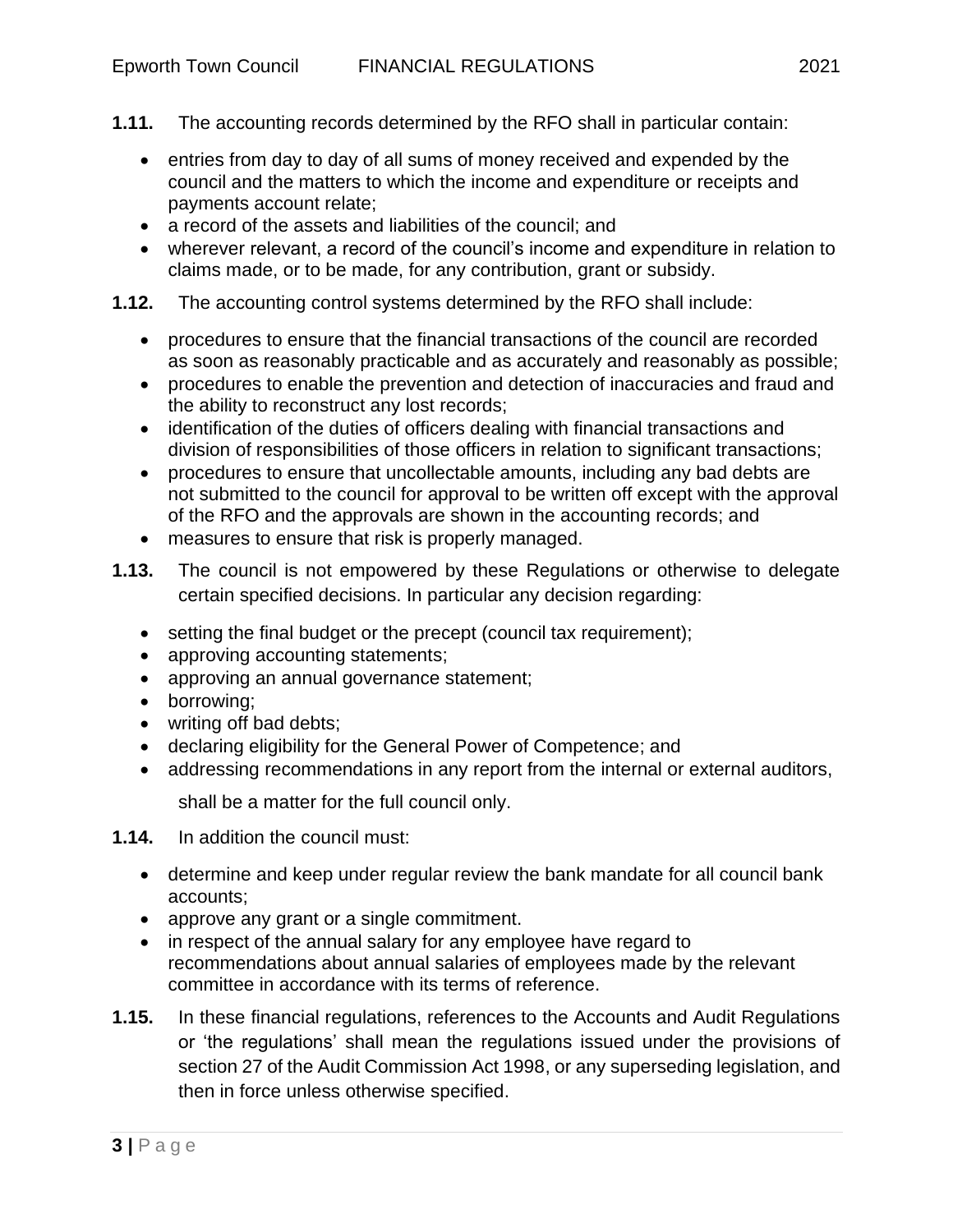In these financial regulations the term 'proper practice' or 'proper practices' shall refer to guidance issued in *Governance and Accountability for Local Councils a Practitioners' Guide (England)* issued by the Joint Practitioners Advisory Group (JPAG), available from the websites of NALC and the Society for Local Council Clerks (SLCC).

# **2. ACCOUNTING AND AUDIT (INTERNAL AND EXTERNAL)**

- **2.1.** All accounting procedures and financial records of the council shall be determined by the RFO in accordance with the Accounts and Audit Regulations, appropriate guidance and proper practices.
- **2.2.** On a regular basis, at least once in each quarter, and at each financial year end, the Finance Committee (if possible) and then full council shall verify bank reconciliations (for all accounts) produced by the RFO. The committee members shall sign the reconciliations and the original bank statements (or similar document) as evidence of verification. This activity shall on conclusion be reported, including any exceptions, to and noted by the council.
- **2.3.** The RFO shall complete the annual statement of accounts, annual report, and any related documents of the council contained in the Annual Return (as specified in proper practices) as soon as practicable after the end of the financial year and having certified the accounts shall submit them and report thereon to the council within the timescales set by the Accounts and Audit Regulations.
- **2.4.** The council shall ensure that there is an adequate and effective system of internal audit of its accounting records, and of its system of internal control in accordance with proper practices. Any officer or member of the council shall make available such documents and records as appear to the council to be necessary for the purpose of the audit and shall, as directed by the council, supply the RFO, internal auditor, or external auditor with such information and explanation as the council considers necessary for that purpose.
- **2.5.** The internal auditor shall be appointed by and shall carry out the work in relation to internal controls required by the council in accordance with proper practices.
- **2.6.** The internal auditor shall:
	- be competent and independent of the financial operations of the council;
	- report to council in writing, or in person, on a regular basis with a minimum of one annual written report during each financial year;
	- to demonstrate competence, objectivity and independence, be free from any actual or perceived conflicts of interest, including those arising from family relationships; and
	- have no involvement in the financial decision making, management or control of the council.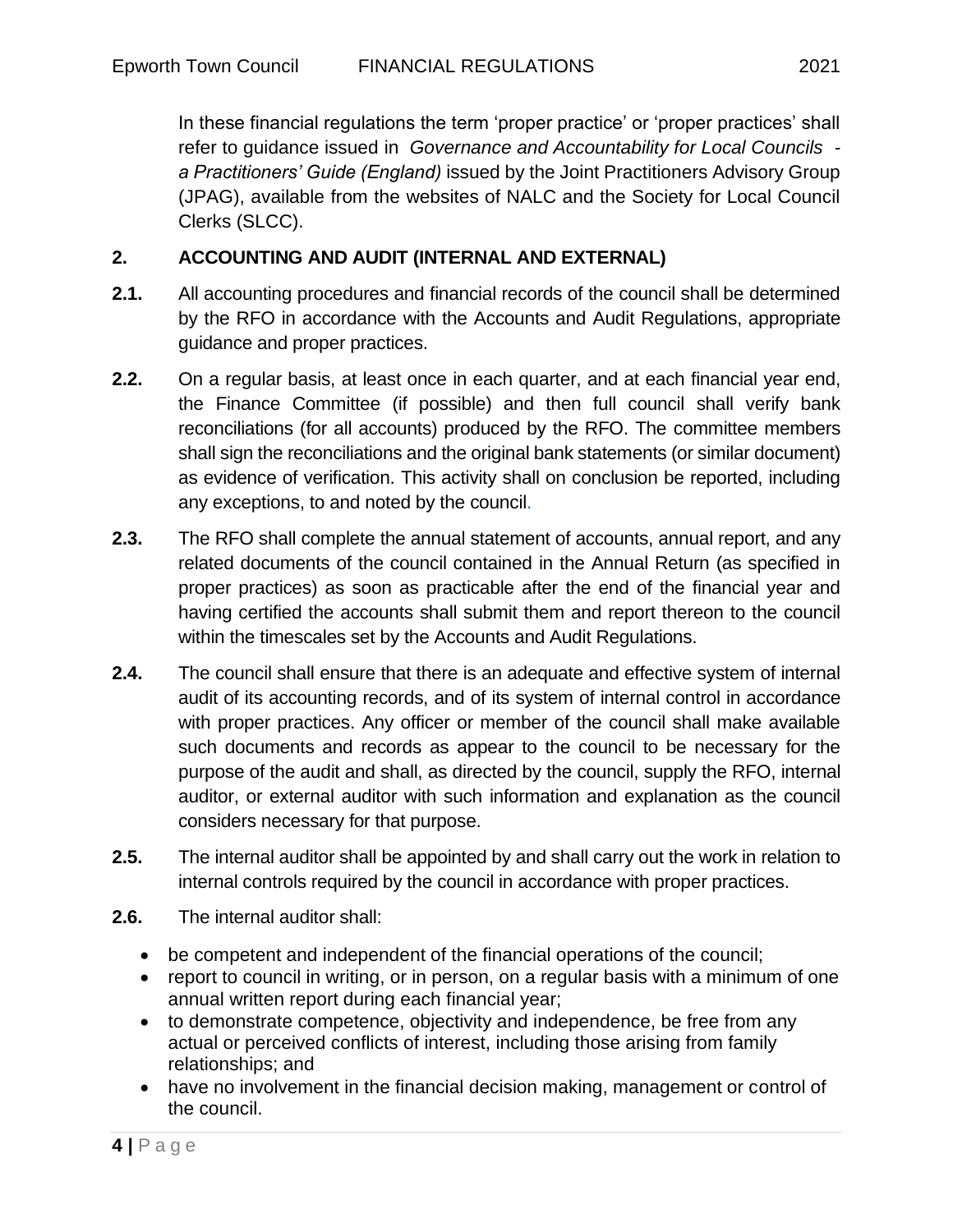- **2.7.** Internal or external auditors may not under any circumstances:
	- perform any operational duties for the council;
	- initiate or approve accounting transactions; or
	- direct the activities of any council employee, except to the extent that such employees have been appropriately assigned to assist the internal auditor.
- **2.8.** For the avoidance of doubt, in relation to internal audit the terms 'independent' and 'independence' shall have the same meaning as is described in proper practices.
- **2.9.** The RFO shall make arrangements for the exercise of electors' rights in relation to the accounts including the opportunity to inspect the accounts, books, and vouchers and display or publish any notices and statements of account required by Audit Commission Act 1998, or any superseding legislation, and the Accounts and Audit Regulations.
- **2.10.** The RFO shall, without undue delay, bring to the attention of all councillors any correspondence or report from internal or external auditors.

# **3. ANNUAL ESTIMATES (BUDGET) AND FORWARD PLANNING**

- **3.1** Each committee shall annually review and submit proposals for the following financial year to the council not later than the end of (October) each year.
- **3.2** The RFO must each year, by no later than October, prepare detailed estimates of all receipts and payments including the use of reserves and all sources of funding for the following financial year in the form of a budget to be considered by the Finance committee and the council.
- **3.3** The council shall consider annual budget proposals in relation to the council's three year forecast of revenue and capital receipts and payments including recommendations for the use of reserves and sources of funding and update the forecast accordingly.
- **3.4** The council shall fix the precept (council tax requirement), and relevant basic amount of council tax to be levied for the ensuing financial year not later than by the end of January each year. The RFO shall issue the precept to the billing authority and shall supply each member with a copy of the approved annual budget.
- **3.5** The approved annual budget shall form the basis of financial control for the ensuing year.

# **4 BUDGETARY CONTROL AND AUTHORITY TO SPEND**

**4.1** Expenditure on revenue items may be authorised up to the amounts included for that class of expenditure in the approved budget. This authority is to be determined by the full council except: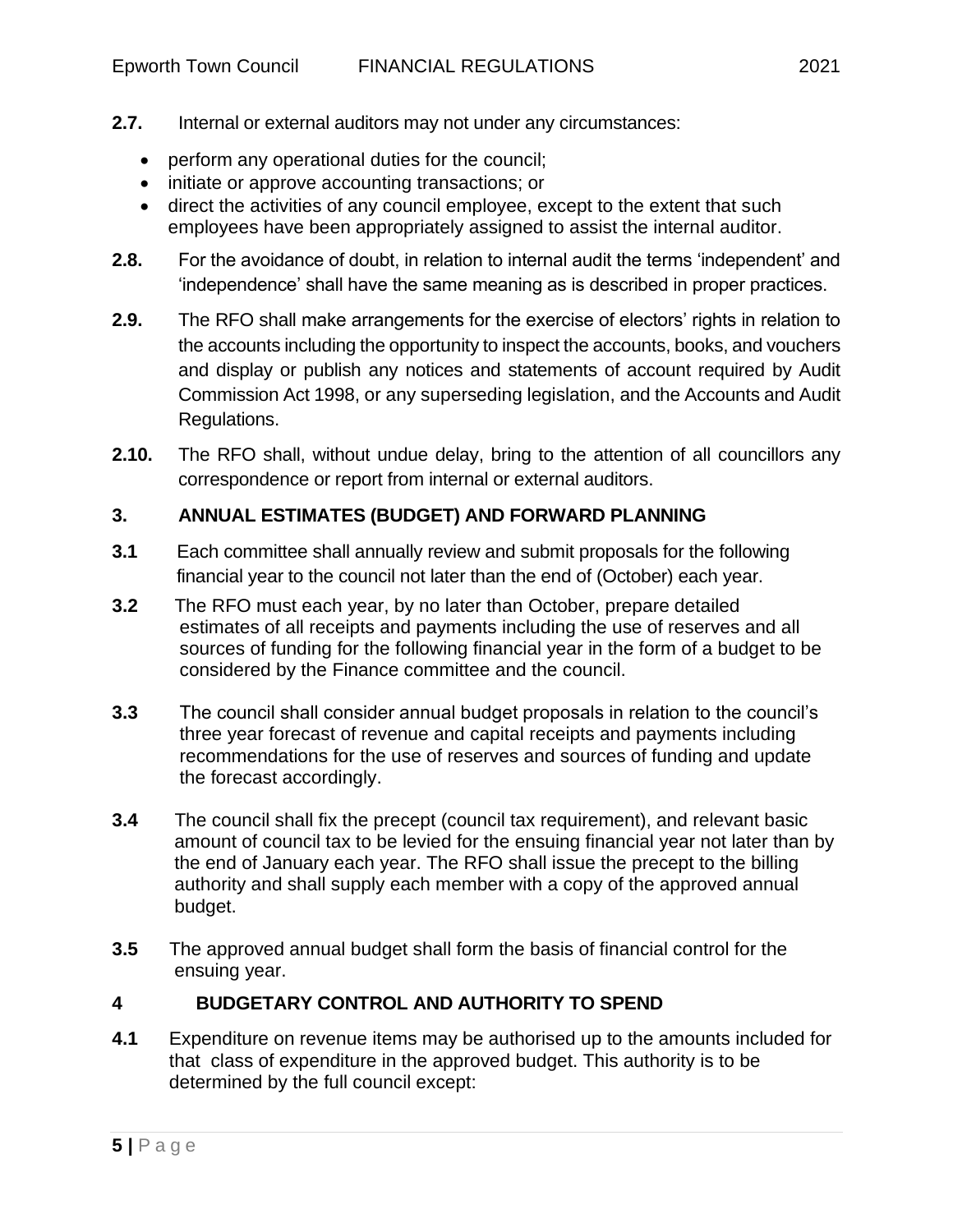- the council for all items
- a duly delegated committee of the council

Such authority is to be evidenced by a minute or by an authorisation slip duly signed by the clerk and where necessary by the appropriate Chairman

Contracts may not be disaggregated to avoid controls imposed by these regulations. (*disaggregated = to separate into component parts*)

- **4.2** No expenditure may be authorised that will exceed the amount provided in the revenue budget for that class of expenditure other than by resolution of the council, or duly delegated committee. During the budget year and with the approval of council having considered fully the implications for public services, unspent and available amounts may be moved to other budget headings or to an earmarked reserve as appropriate ('virement').
- **4.3** Unspent provisions in the revenue or capital budgets for completed projects shall not be carried forward to a subsequent year.
- **4.4** The salary budgets are to be reviewed at least annually for the following financial year and such review shall be evidenced by a hard copy schedule signed by the Clerk and the Chairman of Council or Chairman of Personnel committee. The RFO will inform committees of any changes impacting on their budget requirement for the coming year in good time.
- **4.5** In cases of extreme risk to the delivery of council services, the clerk may authorise (in consultation with the Chairman,) revenue expenditure on behalf of the council which in the clerk's and Chairman's judgement it is necessary to carry out. Such expenditure includes repair, replacement or other work, whether or not there is any budgetary provision for the expenditure, subject to a limit of £800. The Clerk shall report such action to the council as soon as possible and practicable thereafter.
- **4.6** No expenditure shall be authorised in relation to any capital project and no contract entered into or tender accepted involving capital expenditure unless the council is satisfied that the necessary funds are available and the requisite borrowing approval has been obtained.
- **4.7** All capital works shall be administered in accordance with the council's standing orders and financial regulations relating to contracts.
- **4.8** The RFO shall regularly provide the council with a statement of receipts and payments to date under each head of the budgets, comparing actual expenditure to the appropriate date against that planned as shown in the budget. These statements are to be prepared at least at the end of each financial quarter and shall show explanations of material variances.
- **4.9** Changes in earmarked reserves shall be approved by council as part of the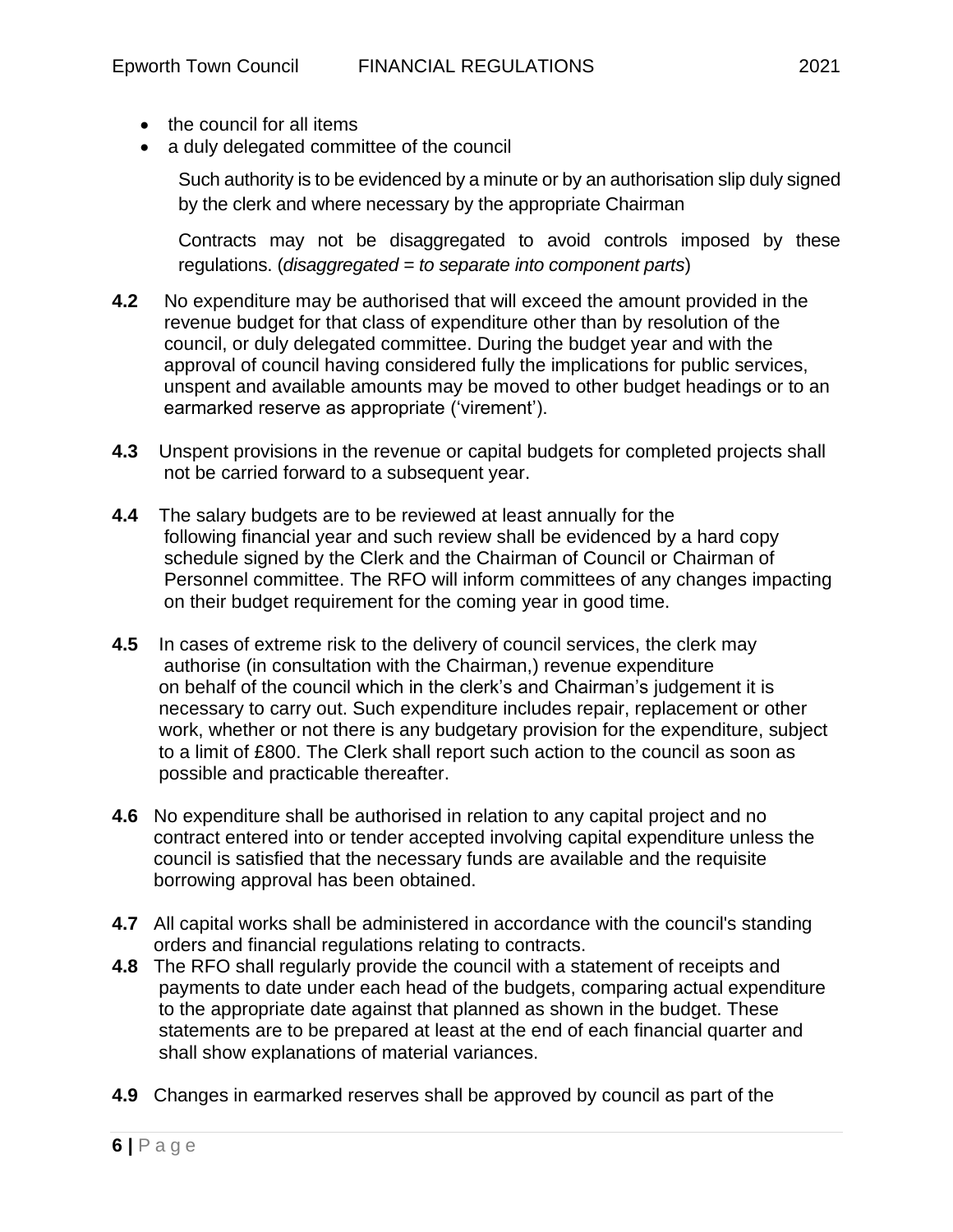budgetary control process.

# **5 BANKING ARRANGEMENTS AND AUTHORISATION OF PAYMENTS**

- **5.1** The council's banking arrangements, including the bank mandate, shall be made by the RFO and approved by the council; banking arrangements may not be delegated to a committee. They shall be regularly reviewed for safety and efficiency, *particularly in relation to any cash payments*. The council may seek credit references in respect of members or employees who act as signatories.
- **5.2** The RFO shall prepare a schedule of payments requiring authorisation, forming part of the Agenda for the Meeting and, together with the relevant invoices, present the schedule to council. The council shall review the schedule for compliance and, having satisfied itself shall authorise payment by a resolution of the council. The approved schedule shall be ruled off and initialled by the Chairman of the Meeting. A detailed list of all payments shall be disclosed within or as an attachment to the minutes of the meeting at which payment was authorised. Personal payments (including salaries, wages, expenses, and any payment made in relation to the termination of a contract of employment) may be summarised to remove public access to any personal information.
- **5.3** All invoices for payment shall be examined, verified and certified by the RFO to confirm that the work, goods or services to which each invoice relates has been received, carried out, examined and represents expenditure previously approved by the council.
- **5.4** The RFO shall examine invoices for arithmetical accuracy and analyse them to the appropriate expenditure heading. The RFO shall take all steps to pay all invoices submitted, and which are in order, at the next available council meeting.
- **5.5** The clerk and RFO shall have delegated authority to authorise the payment of items only in the following circumstances:
	- If a payment is necessary to avoid a charge to interest under the late payment of commercial debts (Interest) Act 1998, and the due date for payment is before the next scheduled Meeting of the Council where the clerk and RFO certify that there is no dispute or other reason to delay payment, provided that a list of such payments shall be submitted to the next appropriate meeting of council.
	- An expenditure item authorised under 5.6 below (continuing contracts and obligations) provided that a list of such payments shall be submitted to the next appropriate meeting of council or
	- Fund transfers within the councils banking arrangements up to the sum of (£10,000) provided that a list of such payments shall be submitted to the next appropriate meeting of the council
- **5.6** For each financial year the clerk/RFO shall draw up a list of due payments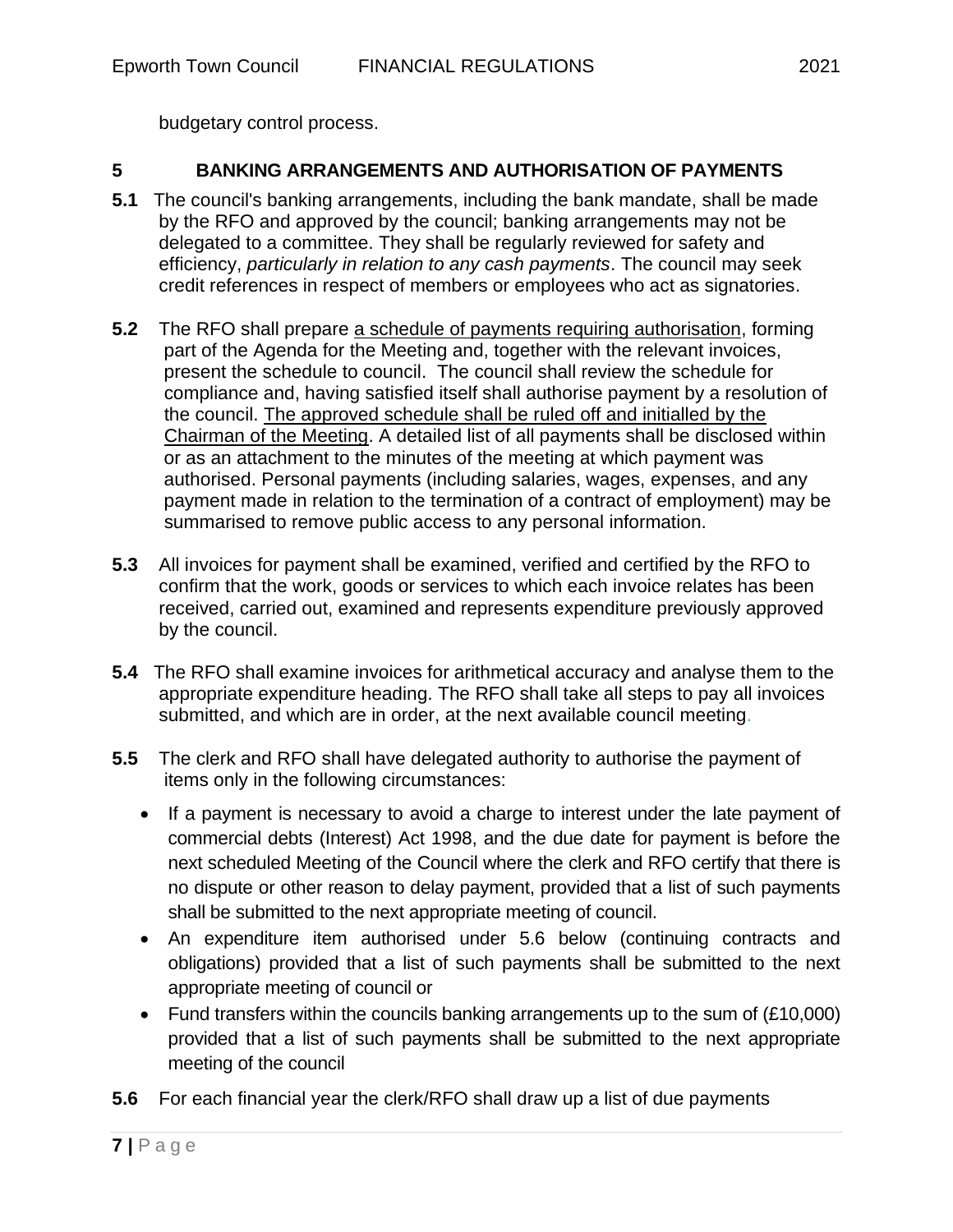which arise on a regular basis as the result of a continuing contract , statutory duty, or obligation (such as but not exclusively) Salaries, PAYE, and NI, Superannuation Fund and regular maintenance contracts and the like, for which council (or a duly authorised committee) may authorise payment for the year provided that the requirements of regulation 4.1 (Budgetary controls) are adhered to, provided also that a list of such payments shall be submitted to the next appropriate meeting of the council.

- **5.7** A record of regular payments made under 5.6 above shall be drawn up and be signed by 2 members on each and every occasion when payment is authorised, thus, controlling the risk of duplicated payments being authorised and/or made.
- **5.8** In respect of grants, a duly authorised committee shall approve expenditure within any limits set by the council and in accordance with any policy statement approved by council. Any revenue or capital grant shall before payment, be subject to ratification by resolution of the council
- **5.9** Members are subject to the Code of Conduct that has been adopted by the council and shall comply with the Code and Standing Orders when a decision to authorise or instruct payment is made in respect of a matter in which they have a disclosable pecuniary or other interest, unless a dispensation has been granted.
- **5.10** The council will **aim** to rotate the duties of members in these Regulations so that onerous duties are shared out as evenly as possible over time.
- **5.11** Any changes in the recorded details of suppliers, such as bank account records, shall be approved in writing by full council.

## **6 INSTRUCTIONS FOR THE MAKING OF PAYMENTS**

- **6.1** The council will make safe and efficient arrangements for the making of its payments.
- **6.2** Following authorisation under Financial Regulation 5 above, the council, a duly delegated committee or, if so delegated, the clerk/RFO shall give instructions that a payment shall be made.
- **6.3** All payments shall be affected by BACS or other instructions to the council's bankers, or otherwise, in accordance with a resolution of council (or delegated committee)
- **6.4** BACS or orders for payment drawn on the bank account in accordance with the schedule as presented to council shall be signed by two members of council in accordance with a resolution instructing that payment. A member who is a bank signatory, having a connection by virtue of family or business relationships with the beneficiary of a payment, should not, under normal circumstances, be a signatory to the payment in question.
- **6.5 Council Debit Card**: The council will receive a draft payment schedule for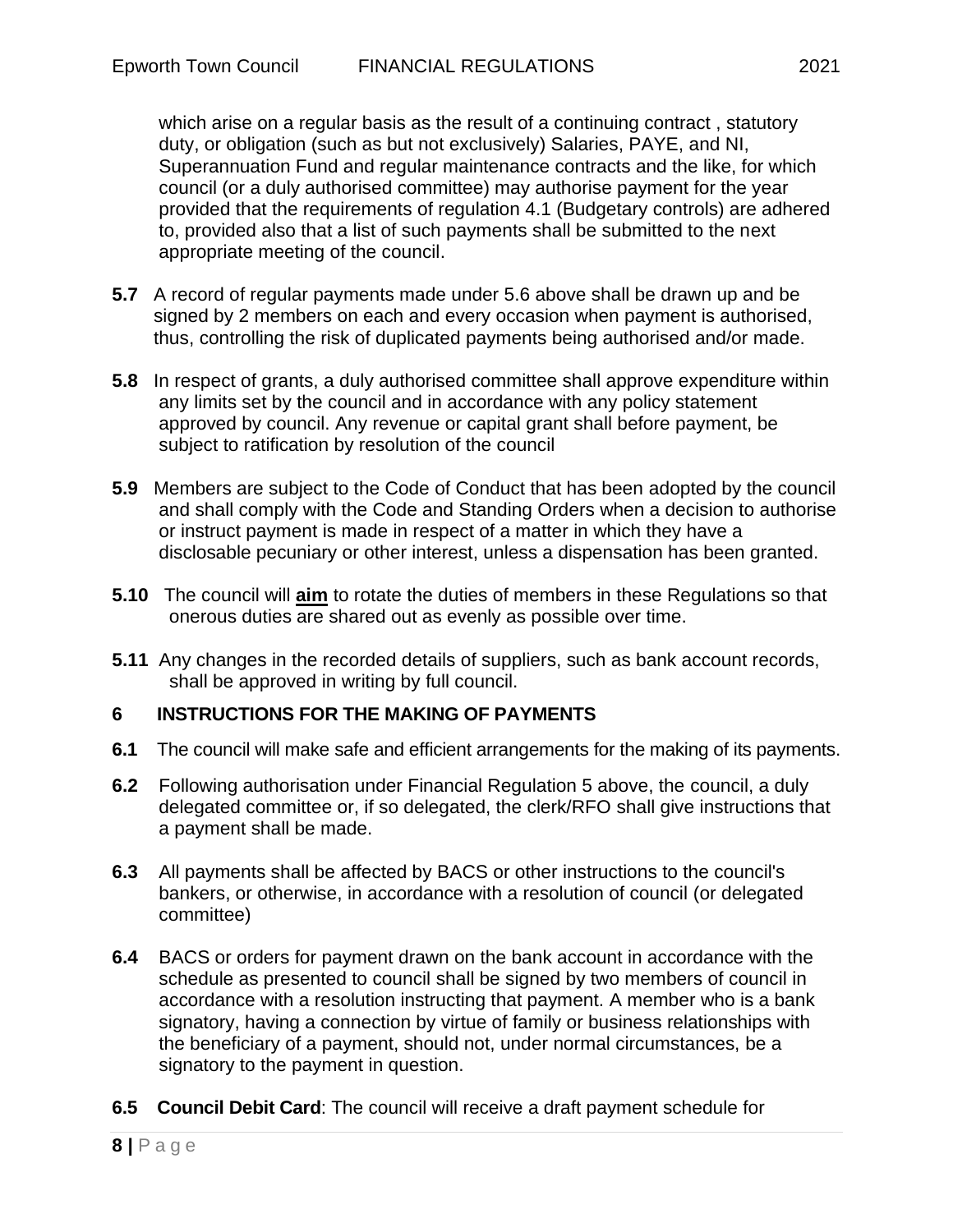approval to be signed by two members to authorise the clerk to use the council debit card for the listed expenditure. The council will give the clerk the power to spend up to £100.00 without prior approval of the council to expediate payments – all expenditure will be reported to the next meeting of the council

- **6.6** To indicate agreement of the details shown on BACS or order for payment with the counterfoil and the invoice or similar documentation, the signatories shall each also initial the cheque counterfoil.
- **6.7** BACS or orders for payment shall not normally be presented for signature other than at a council meeting (including immediately before or after such a meeting). Any signatures obtained away from such meetings shall be reported to the council at the next convenient meeting.
- **6.8** If thought appropriate by the council, payment for utility supplies (energy, telephone and water) and any National Non-Domestic Rates may be made by variable direct debit provided that the instructions are signed by (two members) and any payments are reported to council as made. The approval of the use of a variable direct debit shall be renewed by resolution of the council at least every two years.
- **6.9** If thought appropriate by the council, payment for certain items (principally salaries) may be made by banker's standing order provided that the instructions are signed, or otherwise evidenced by two members are retained and any payments are reported to council as made. The approval of the use of a banker's standing order shall be renewed by resolution of the council at least every two years.
- **6.10** If thought appropriate by the council, payment for certain items may be made by BACS or CHAPS methods provided that the instructions for each payment are signed, or otherwise evidenced, by two authorised bank signatories, are retained and any payments are reported to council as made. The approval of the use of BACS or CHAPS shall be renewed by resolution of the council at least every two years.
- **6.11** If thought appropriate by the council payment for certain items may be made by internet banking transfer provided evidence is retained showing which members approved the payment.
- **6.12** Where a computer requires use of a personal identification number (PIN) or other password(s), for access to the council's records on that computer, a note shall be made of the PIN and passwords and shall be handed to and retained by the Chairman of the Council in a sealed envelope. This envelope may not be opened other than in the presence of 2 other councillors. After the envelope has been opened, in any circumstances, the PIN and/or passwords shall be changed as soon as practicable. The fact that the sealed envelope has been opened, in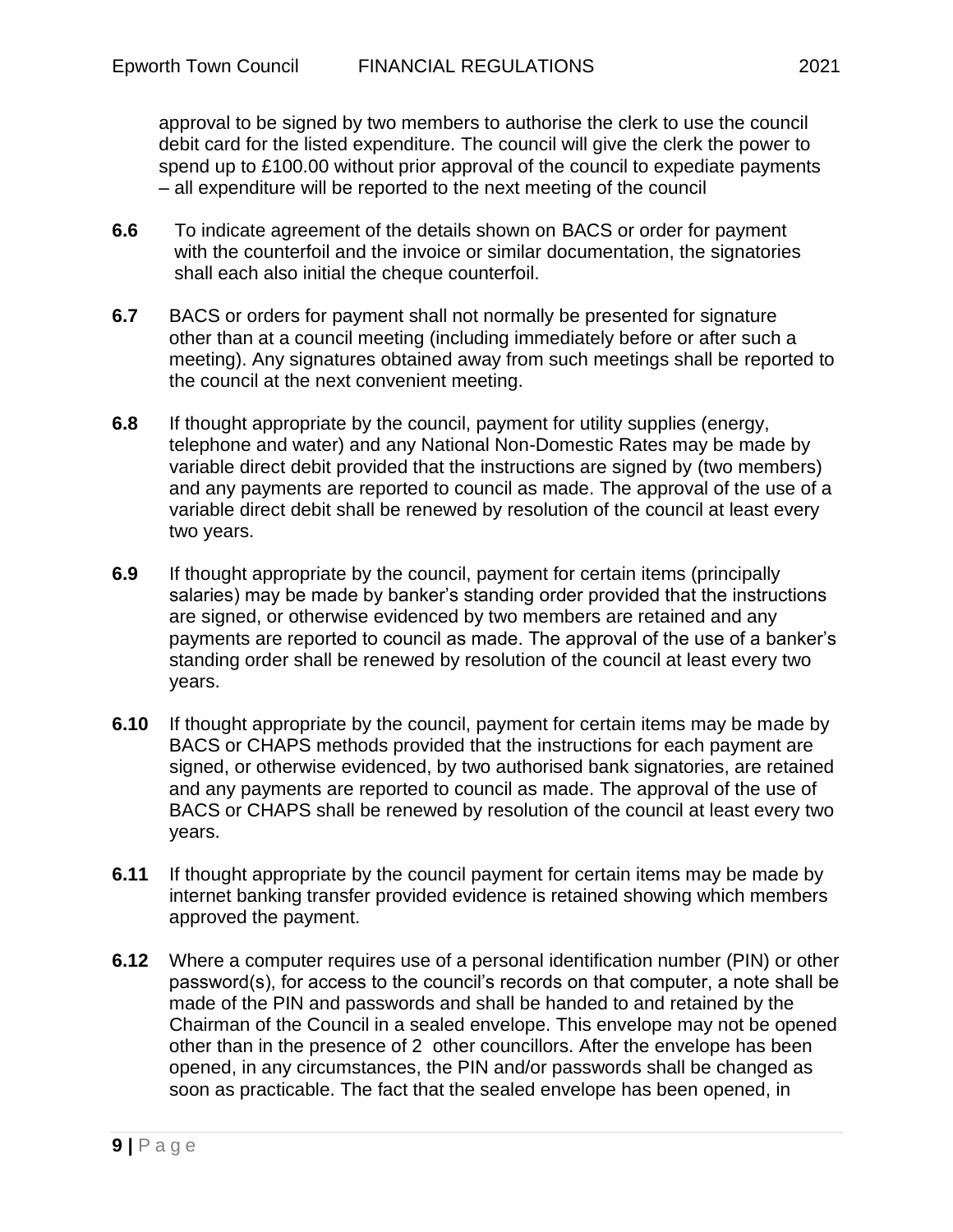whatever circumstances, shall be reported to all members immediately and formally to the next available meeting of the council. This will not be required for a member's personal computer used only for remote authorisation of bank payments.

- **6.13** No employee or councillor shall disclose any PIN or password, relevant to the working of the council or its bank accounts, to any person not authorised in writing by the council or a duly delegated committee.
- **6.14** Regular back-up copies of the records on any computer shall be made and shall be stored securely away from the computer in question, and preferably off site;
- **6.15** The council, and any members using computers for the council's financial business, shall ensure that anti-virus, anti-spyware and firewall software with automatic updates, together with a high level of security, is used.
- **6.16** Where internet banking arrangements are made with any bank, the clerk (RFO) shall be appointed as the Service Administrator. The bank mandate approved by the council shall identify a number of councillors who will be authorised to approve transactions on those accounts. The bank mandate will state clearly the amounts of payments that can be instructed by the use of the Service Administrator alone, or by the Service Administrator with a stated number of approvals. (i.e. 2 signatories; clerk, Chairman, Vice-Chairman)
- **6.17** Access to any internet banking accounts will be directly to the access page (which may be saved under favourites), and not through a search engine or email link. Remembered or saved passwords facilities must not be used on any computer used for council banking work. Breach of this regulation will be treated as a very serious matter under these regulations.
- **6.18** Changes to account details for suppliers, which are used for internet banking may only be changed on written hard copy notification by the supplier and supported by hard copy authority for change signed by 2 of (the clerk/RFO/ members). A programme of regular checks of standing data with suppliers will be followed.
- **6.19** Any debit card issued for use will be specifically restricted to the clerk/RFO and will also be restricted to a single transaction maximum value of (£100.00) unless authorised by council in writing before any order is placed
- **6.20** A pre-paid debit card will be used and funds will be placed on the card to the value of the item that is to be purchased.
- **6.21** Any corporate credit card or trade account N/A Epworth Town Council
- **6.22** The council will not maintain any form of cash float. All cash received must be banked intact. Any payments made in cash by the clerk/RFO for example for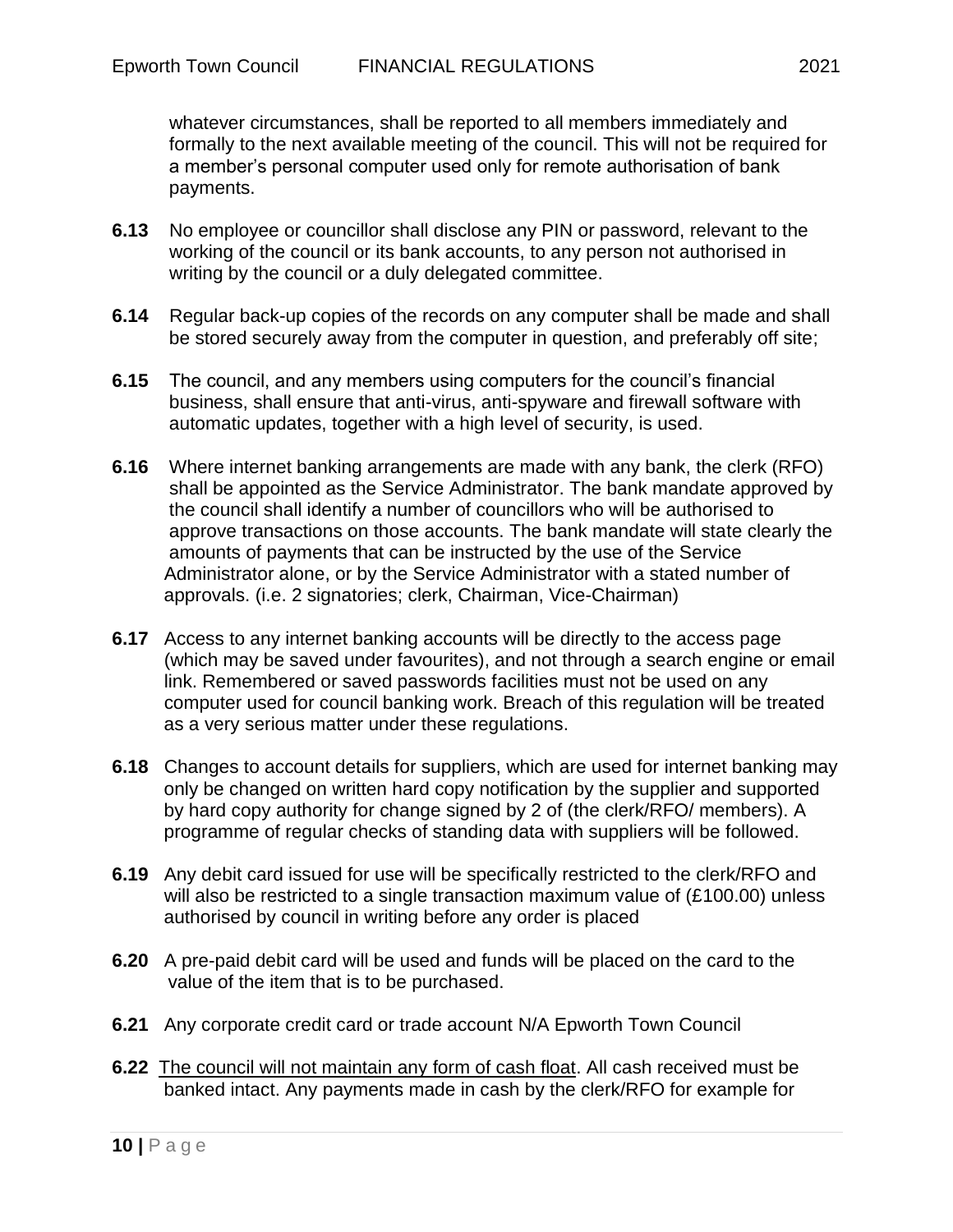postage or minor stationery items shall be refunded on a regular basis, at least quarterly.

# **3 PAYMENT OF SALARIES**

- **3.1** As an employer, the council shall make arrangements to meet fully the statutory requirements placed on all employers by PAYE and National Insurance legislation. The payment of all salaries shall be made in accordance with payroll records and the rules of PAYE and National Insurance currently operating, and salary rates shall be as agreed by council (or duly delegated committee).
- **3.2** Payment of salaries and payment of deductions from salary such as may be required to be made for tax, national insurance and pension contributions, or similar statutory or discretionary deductions must be made in accordance with the payroll records and on the appropriate dates stipulated in employment contracts, provided that each payment is reported to the next available council meeting, as set out in these regulations above.
- **3.3** No changes shall be made to any employee's pay, emoluments, or terms and conditions of employment without the prior consent of the council (duly delegated committee).
- **3.4** Each and every payment to employees of net salary and to the appropriate creditor of the statutory and discretionary deductions shall be recorded in a separate confidential record (confidential cash book). This confidential record is not open to inspection or review (under the Freedom of Information Act 2000 or otherwise) other than:
	- by any councillor who can demonstrate a need to know;
	- by the internal auditor;
	- by the external auditor; or
	- by any person authorised under Audit Commission Act 1998, or any superseding legislation.
- **3.5** The total of such payments in each calendar month shall be reported with all other payments as made as may be required under these Financial Regulations, to ensure that only payments due for the period have actually been paid.
- **3.6** An effective system of personal performance management should be maintained for all staff.
- **3.7** Any termination payments shall be supported by a clear business case and reported to the council. Termination payments shall only be authorised by council.
- 7.8 Before employing interim staff, the council must consider a full business case.

## **4 LOANS AND INVESTMENTS**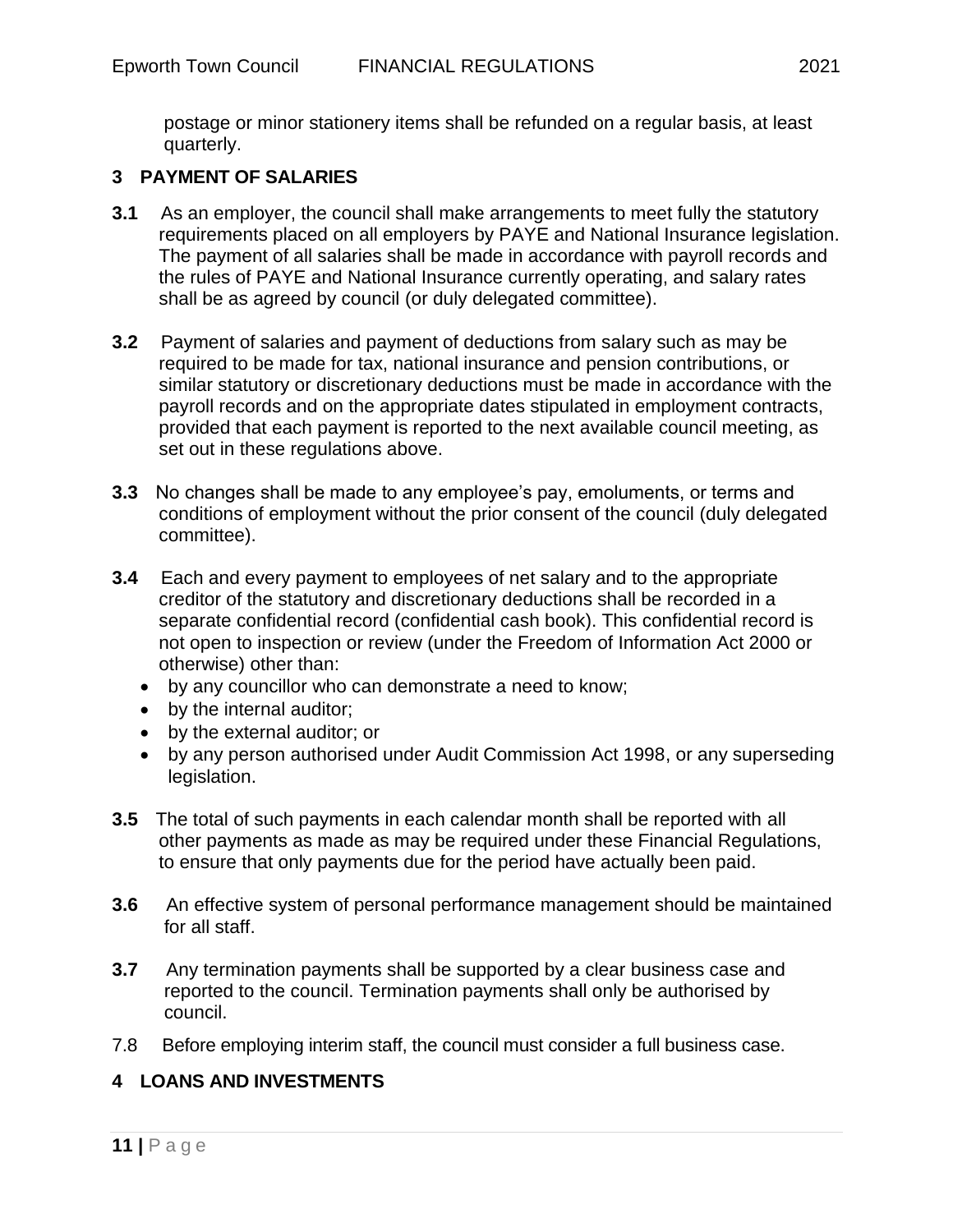- **4.1** All borrowings shall be affected in the name of the council, after obtaining any necessary borrowing approval. Any application for borrowing approval shall be approved by Council as to terms and purpose. The application for borrowing approval, and subsequent arrangements for the loan shall only be approved by full council.
- **4.2** Any financial arrangement which does not require formal borrowing approval from the Secretary of State (such as Hire Purchase or Leasing of tangible assets) shall be subject to approval by the full council. In each case a report in writing shall be provided to council in respect of value for money for the proposed transaction.
- **4.3** The council will arrange with the councils' bank and investment providers for the sending of a copy of each statement of account to the Chairman of the council at the same time as one is issued to the clerk/RFO.
- **4.4** All loans and investments shall be negotiated in the name of the council and shall be for a set period in accordance with council policy.
- **4.5** The council shall consider the need for an Investment Strategy and Policy which, if drawn up, shall be in accordance with relevant regulations, proper practices and guidance. Any Strategy and Policy shall be reviewed by the council at least annually.
- **4.6** All investments of money under the control of the council shall be in the name of the council.
- **4.7** All investment certificates and other documents relating thereto shall be retained in the custody of the clerk/RFO.
- **4.8** Payments in respect of short term or long-term investments, including transfers between bank accounts held in the same bank, or branch, shall be made in accordance with Regulation 5 (Authorisation of payments) and Regulation 6 (Instructions for payments).

## **5 INCOME**

- **5.1**The collection of all sums due to the council shall be the responsibility of and under the supervision of the clerk/RFO.
- **5.2** Particulars of all charges to be made for work done, services rendered or goods supplied shall be agreed annually by the council, notified to the clerk/RFO who shall be responsible for the collection of all accounts due to the council.
- **5.3** The council will review all fees and charges at least annually, following a report of the Clerk.
- **5.4** Any sums found to be irrecoverable and any bad debts shall be reported to the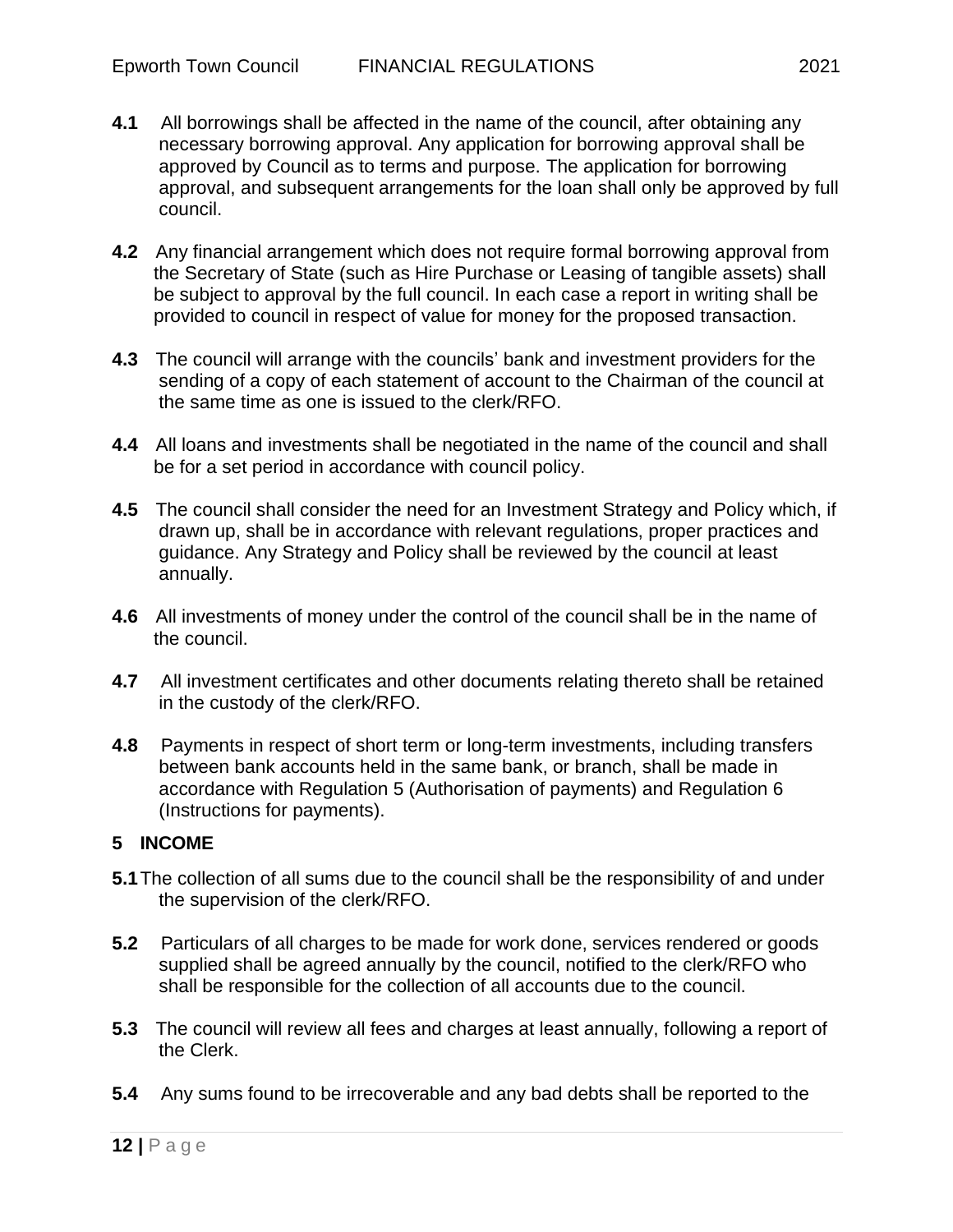council and shall be written off in the year.

- **5.5** All sums received on behalf of the council shall be banked intact as directed by the clerk/RFO. In all cases, all receipts shall be deposited with the council's bankers with such frequency as the clerk/RFO considers necessary.
- **5.6** The origin of each receipt shall be entered on the paying-in slip.
- **5.7** Personal cheques shall not be cashed out of money held on behalf of the council.
- **5.8** The clerk/RFO shall promptly complete any VAT Return that is required. Any repayment claim due in accordance with VAT Act 1994 section 33 shall be made at least annually coinciding with the financial year end.
- **5.9** Where any significant sums of cash are regularly received by the council, the clerk/RFO shall take such steps as are agreed by the council to try to ensure that more than one person is present when the cash is counted in the first instance, that there is a reconciliation to some form of control such as ticket issues, and that appropriate care is taken in the security and safety of individuals banking such cash. *Where possible cheques should be accepted not cash.*
- **5.10** Charitable trust: *Not applicable to Epworth Town Council*

## **6 ORDERS FOR WORK, GOODS AND SERVICES**

- **10.1** An official order or letter shall be issued for all work, goods and services unless a formal contract is to be prepared or an official order would be inappropriate. Copies of orders shall be retained.
- **10.2** Order books shall be controlled by the RFO/clerk.
- **10.3** All members and officers are responsible for obtaining value for money at all times. An officer issuing an official order shall ensure as far as reasonable and practicable that the best available terms are obtained in respect of each transaction, usually by obtaining three or more quotations or estimates from appropriate suppliers, subject to any *de minimis* provisions in Regulation 11.1 below.

#### **10.4 A member may not issue an official order or make any contract on behalf of the council.**

**10.5** The RFO/clerk shall verify the lawful nature of any proposed purchase before the issue of any order, and in the case of new or infrequent purchases or payments, the RFO/clerk shall ensure that the statutory authority shall be reported to the meeting at which the order is approved so that the minutes can record the power being used.

## **11 CONTRACTS**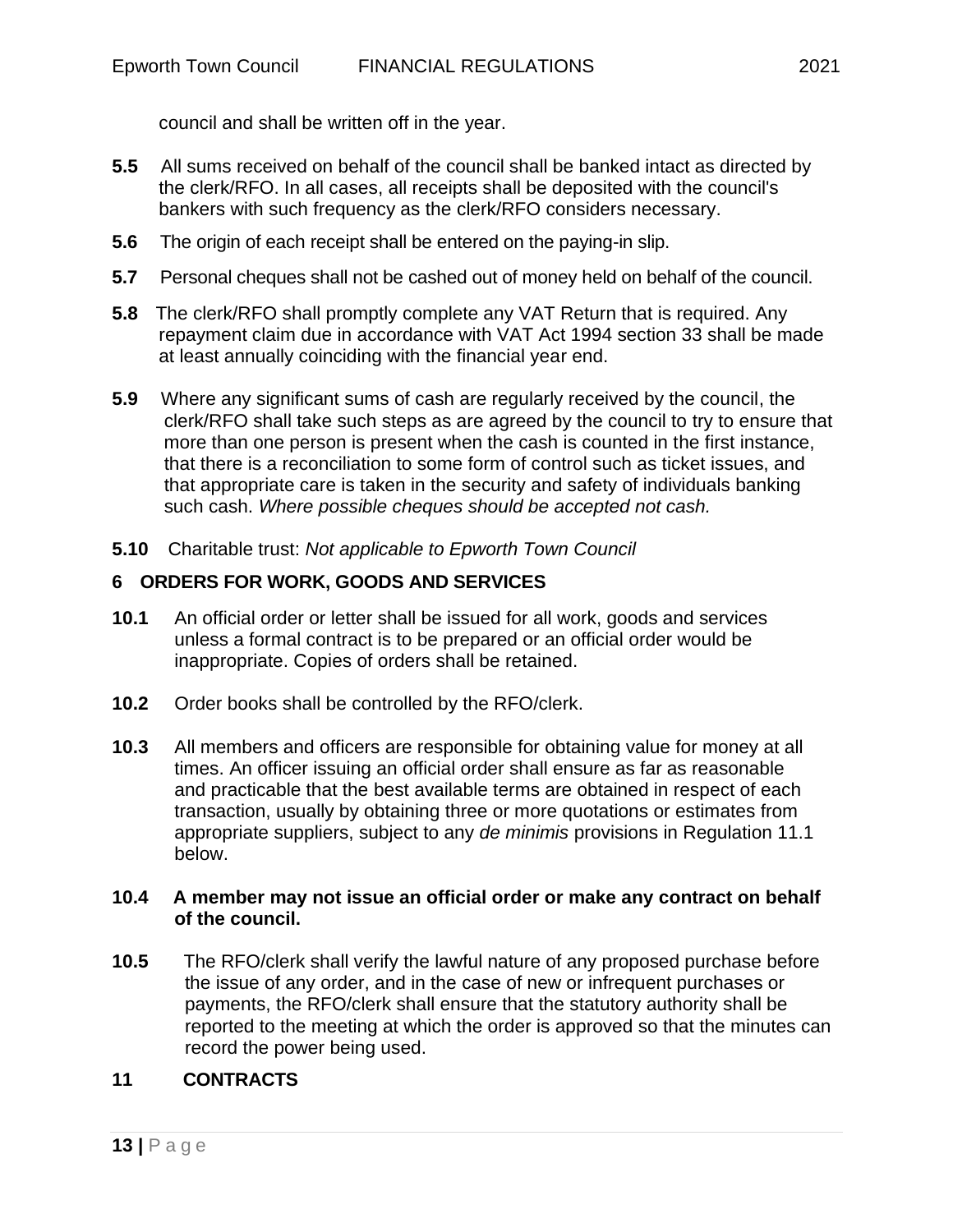- **11.1** Procedures as to contracts are laid down as follows:
	- a. Every contract shall comply with these financial regulations, and no exceptions shall be made otherwise than in an emergency provided that this regulation need not apply to contracts which relate to items (i) to (vi) below:
		- i. for the supply of gas, electricity, water, sewerage and telephone services;
		- ii. for specialist services such as are provided by legal professionals acting in disputes;
		- iii. for work to be executed or goods or materials to be supplied which consist of repairs to or parts for existing machinery or equipment or plant;
		- iv. for work to be executed or goods or materials to be supplied which constitute an extension of an existing contract by the council;
		- v. for additional audit work of the external auditor up to an estimated value of £500.00 (in excess of this sum the clerk/RFO shall act after consultation with the Chairman and Vice Chairman of council) and
		- vi. for goods or materials proposed to be purchased which are proprietary articles and / or are only sold at a fixed price.
	- b. Where the council intends to procure or award a public supply contract, public service contract or public works contract as defined by The Public Contracts Regulations 2015 ("the Regulations") which is valued at £25,000 or more, the council shall comply with the relevant requirements of the Regulations<sup>1</sup>.
	- c. The full requirements of The Regulations, as applicable, shall be followed in respect of the tendering and award of a public supply contract, public service contract or public works contract which exceed thresholds in The Regulations set by the Public Contracts Directive 2014/24/EU (which may change from time to time)<sup>2</sup>.
	- d. When applications are made to waive financial regulations relating to contracts to enable a price to be negotiated without competition the reason shall be embodied in a recommendation to the council.
	- e. Such invitation to tender shall state the general nature of the intended contract and the Clerk shall obtain the necessary technical assistance to prepare a

<sup>1</sup> The Regulations require councils to use the Contracts Finder website to advertise contract opportunities, set out the procedures to be followed in awarding new contracts and to publicise the award of new contracts

Thresholds currently applicable are:

a. For public supply and public service contracts 209,000 Euros (£164,176)

b. For public works contracts 5,225,000 Euros (£4,104,394)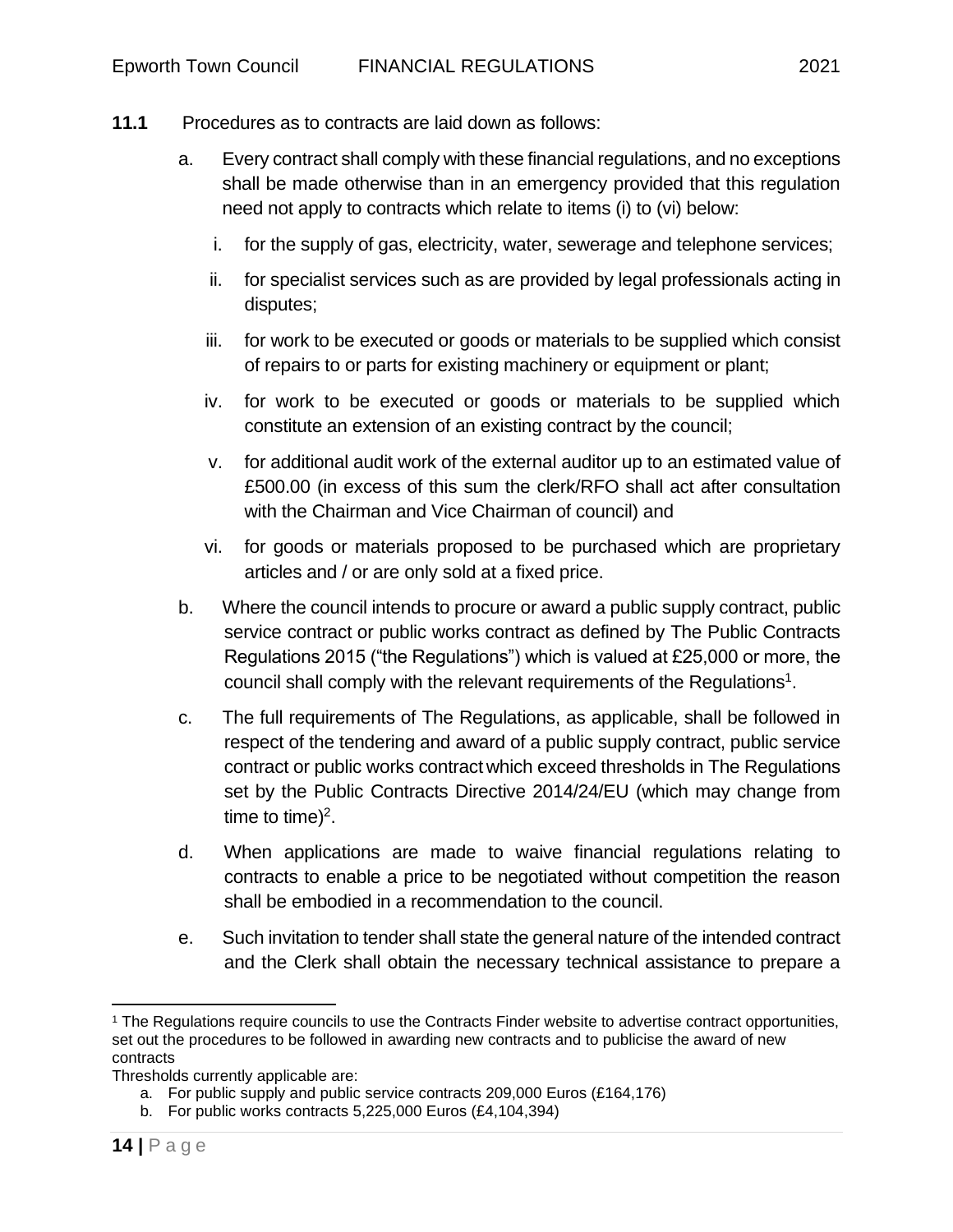specification in appropriate cases. The invitation shall in addition state that tenders must be addressed to the Clerk in the ordinary course of post. Each tendering firm shall be supplied with a specifically marked envelope in which the tender is to be sealed and remain sealed until the prescribed date for opening tenders for that contract.

- f. All (sealed) tenders shall be opened and checked at the same time on the prescribed date by the Clerk in the presence of at last one member of the council.
- g. Any invitation to tender issued under this regulation shall be subject to Standing Orders No. 30 Financial Matters, and shall refer to the terms of the Bribery Act 2010.
- h. When it is to enter into a contract of less than £25,000 in value for the supply of goods or materials or for the execution of works or specialist services other than such goods, materials, works or specialist services as are excepted as set out in paragraph (a) the Clerk shall obtain **3 quotations** (priced descriptions of the proposed supply); or (b) where the value is below £3,000 and above £100 the Clerk shall **strive to obtain 3 estimates**. Otherwise, Regulation 10.3 above shall apply.
	- i. The council shall not be obliged to accept the lowest or any tender, quote or estimate.
	- j. Should it occur that the council (or duly delegated committee) does not accept any tender, quote or estimate, the work is not allocated and the council requires further pricing, provided that the specification does not change, no person shall be permitted to submit a later tender, estimate or quote who was present when the original decision making process was being undertaken.

## **12 PAYMENTS UNDER CONTRACTS FOR BUILDING OR OTHER CONSTRUCTION WORKS**

## **12.1 Payments on account of the contract sum shall be made within the time**

 specified in the contract by the RFO/clerk upon authorised certificates of the architect or other consultants engaged to supervise the contract (subject to any percentage withholding as may be agreed in the particular contract).

**12.2** Where contracts provide for payment by instalments the RFO/clerk shall maintain a record of all such payments. In any case where it is estimated that the total cost of work carried out under a contract, excluding agreed variations, will exceed the contract sum of 5% or more a report shall be submitted to the council.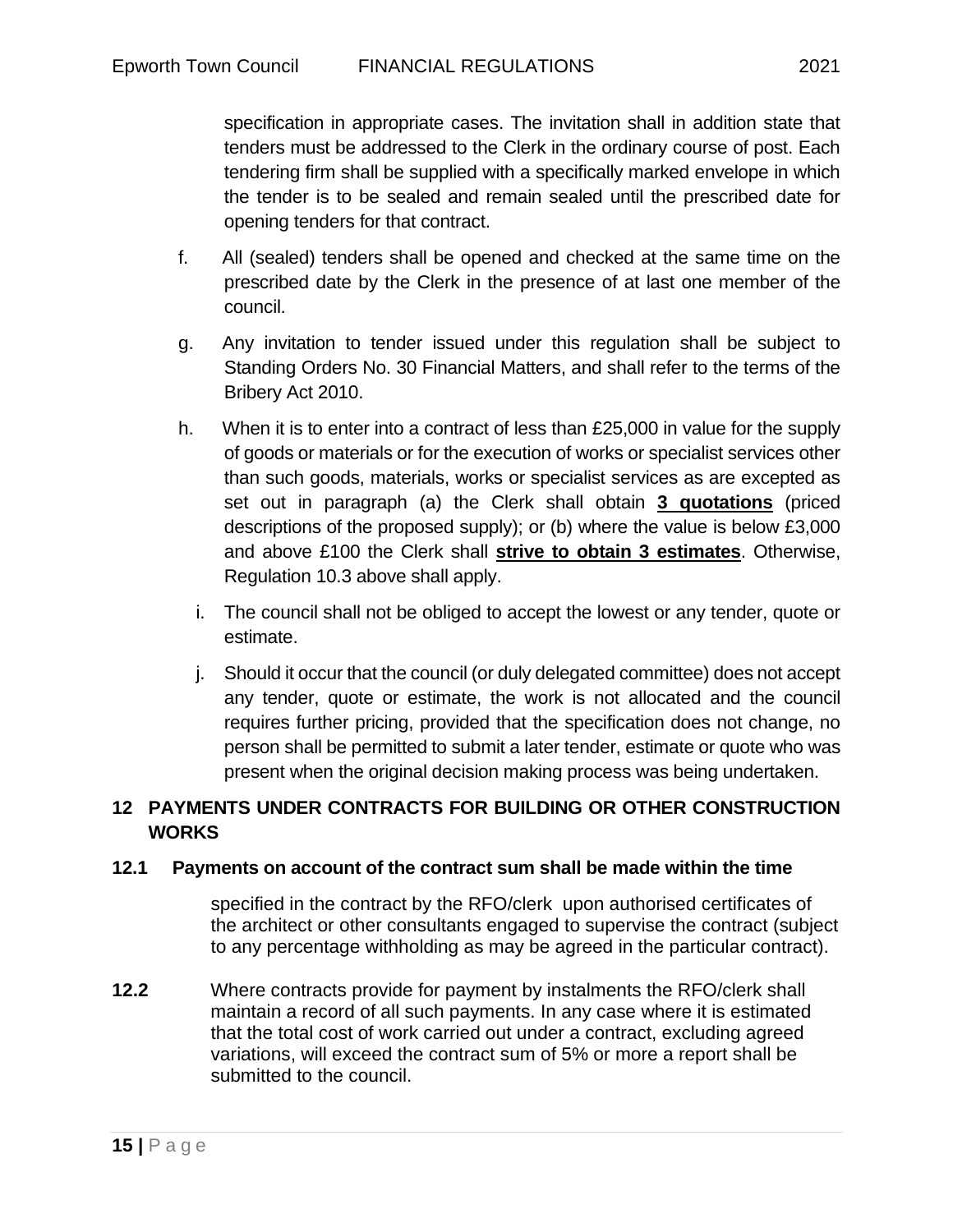**12.3** Any variation to a contract or addition to or omission from a contract must be approved by the council and Clerk to the contractor in writing, the council being informed where the final cost is likely to exceed the financial provision.

#### **13 STORES AND EQUIPMENT** *Not applicable to Epworth Town Council*

- **13.1** Delivery notes shall be obtained in respect of all goods received and goods must be checked as to order and quality at the time delivery is made.
- **13.2** Stocks shall be kept at the minimum levels consistent with operational requirements.
- **13.3** The RFO/clerk shall be responsible for periodic checks of stocks and stores at least annually.

#### **14 ASSETS, PROPERTIES AND ESTATES**

- **14.1** The Clerk shall make appropriate arrangements for the custody of all title deeds and Land Registry Certificates of properties held by the council. The RFO shall ensure a record is maintained of all properties held by the council, recording the location, extent, plan, reference, purchase details, nature of the interest, tenancies granted, rents payable and purpose for which held in accordance with Accounts and Audit Regulations.
- **14.2** No tangible moveable property shall be purchased or otherwise acquired, sold, leased or otherwise disposed of, without the authority of the council, together with any other consents required by law.
- **14.3** No real property (interests in land) shall be sold, leased or otherwise disposed of without the authority of the council, together with any other consents required by law. In each case a report in writing shall be provided to council in respect of valuation and surveyed condition of the property (including matters such as planning permissions and covenants) together with a proper business case (including an adequate level of consultation with the electorate).
- **14.4** No real property (interests in land) shall be purchased or acquired without the authority of the full council. In each case a report in writing shall be provided to council in respect of valuation and surveyed condition of the property (including matters such as planning permissions and covenants) together with a proper business case (including an adequate level of consultation with the electorate).
- **14.5** Subject only to the limit set in Regulation 14.2 above, no tangible moveable property shall be purchased or acquired without the authority of the full council. In each case a report in writing shall be provided to council with a full business case.
- **14.6** The RFO shall ensure that an appropriate and accurate Register of Assets and Investments is kept up to date. The continued existence of tangible assets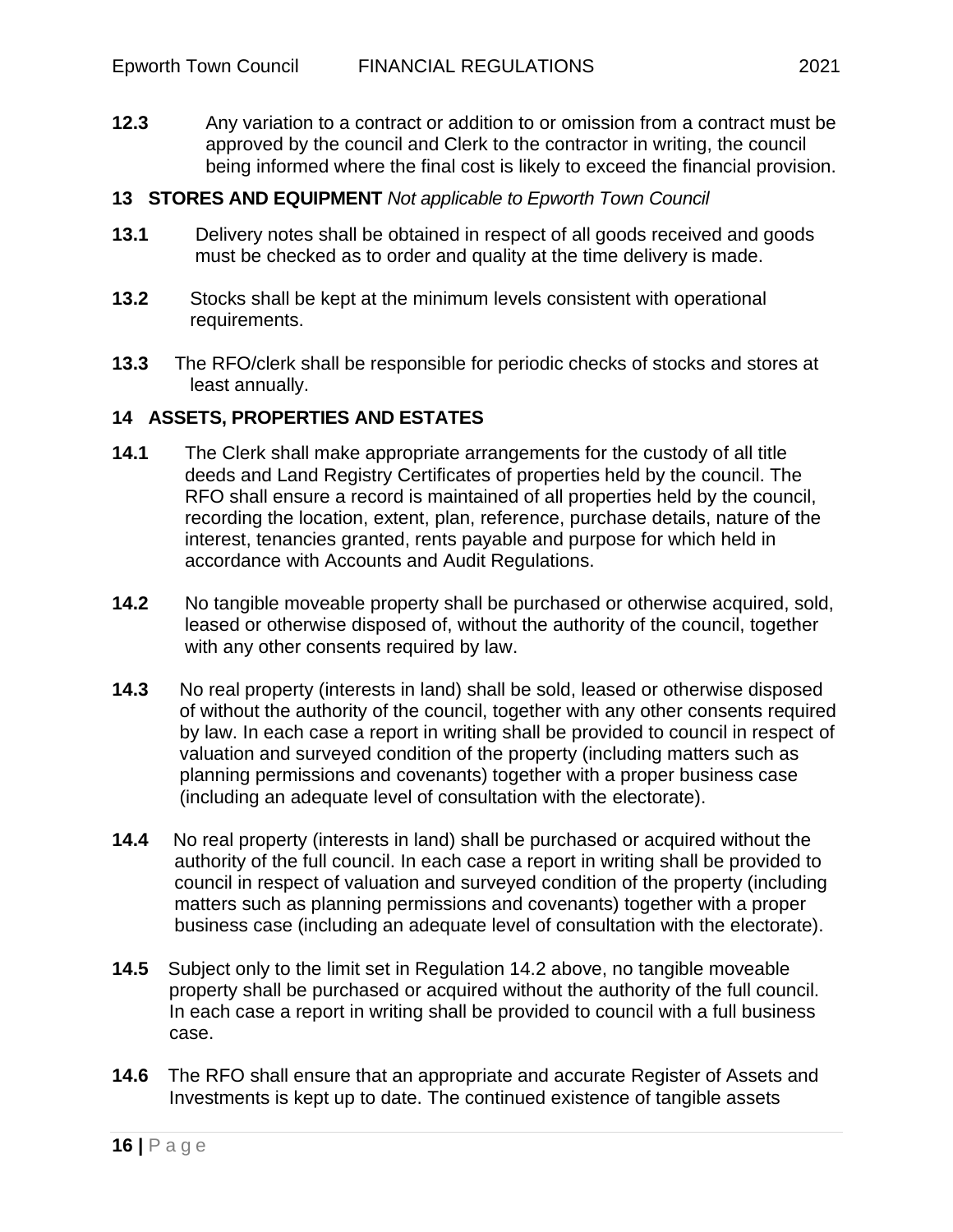shown in the Register shall be verified at least annually, possibly in conjunction with a health and safety inspection of assets.

#### **15 INSURANCE**

- **15.1** Following the annual risk assessment (per Regulation 17), the RFO/clerk shall effect all insurances and negotiate all claims on the council's insurers.
- **15.2** The Clerk/RFO shall give prompt notification to the council of all new risks, properties or vehicles which require to be insured and of any alterations affecting existing insurances.
- **15.3** The RFO/clerk shall keep a record of all insurances effected by the council and the property and risks covered thereby and annually review it.
- **15.4** The RFO/clerk shall be notified of any loss liability or damage or of any event likely to lead to a claim, and shall report these to council at the next available meeting.
- **15.5** All appropriate members and employees of the council shall be included in a suitable form of security or fidelity guarantee insurance which shall cover the maximum risk exposure as determined annually by the council (or duly delegated committee).
- **16 Charities:** not relevant to Epworth Town Council

#### **17 RISK MANAGEMENT**

- **17.1** The council is responsible for putting in place arrangements for the management of risk. The Clerk/RFO shall prepare, for approval by the council, risk management policy statements in respect of all activities of the council. Risk policy statements and consequential risk management arrangements shall be reviewed by the council at least annually.
- **17.2** When considering any new activity, the Clerk/RFO shall prepare a draft risk assessment including risk management proposals for consideration and adoption by the council.

#### **18 SUSPENSION AND REVISION OF FINANCIAL REGULATIONS**

- 18.1 It shall be the duty of the council to review the Financial Regulations of the council from time to time. The Clerk/RFO shall make arrangements to monitor changes in legislation or proper practices and shall advise the council of any requirement for a consequential amendment to these Financial Regulations.
- **18.2** The council may, by resolution of the council duly notified prior to the relevant meeting of council, suspend any part of these Financial Regulations provided that reasons for the suspension are recorded and that an assessment of the risks arising has been drawn up and presented in advance to all members of council.